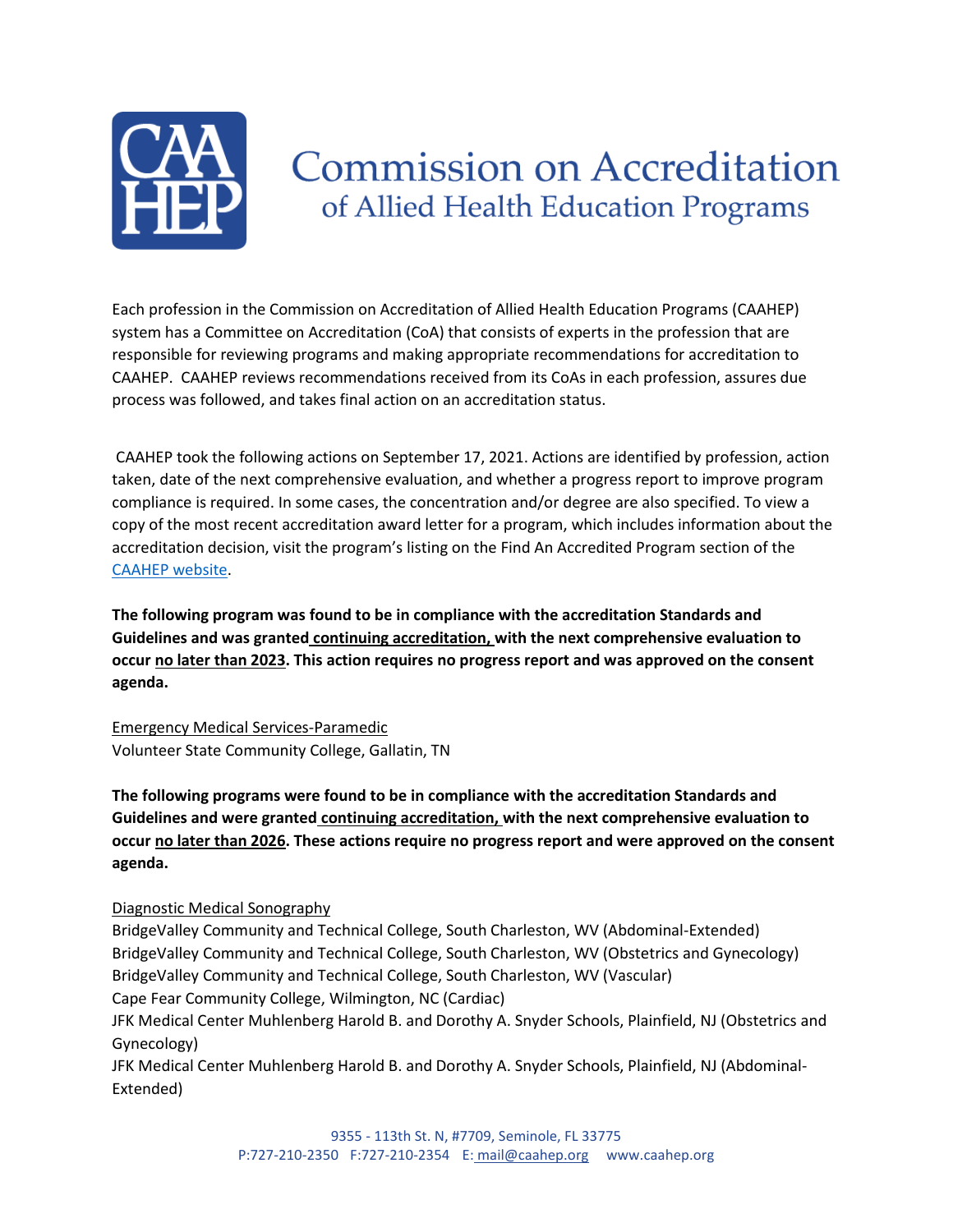St. Mary's Medical Center, Huntington, WV (Obstetrics and Gynecology) St. Mary's Medical Center, Huntington, WV (Abdominal-Extended) St. Mary's Medical Center, Huntington, WV (Cardiac) St. Mary's Medical Center, Huntington, WV (Vascular) United Hospital Center, Inc., Bridgeport, WV (Abdominal-Extended) United Hospital Center, Inc., Bridgeport, WV (Obstetrics and Gynecology) United Hospital Center, Inc., Bridgeport, WV (Vascular) Weatherford College, Weatherford, TX (Abdominal-Extended) Weatherford College, Weatherford, TX (Obstetrics and Gynecology) Weatherford College , Weatherford, TX (Vascular)

#### Emergency Medical Services-Paramedic

Prince William County Dept of Fire & Rescue, Prince William, VA Utah Valley University, Provo, UT

**The following programs were found to be in compliance with the accreditation Standards and Guidelines and were granted continuing accreditation, with the next comprehensive evaluation to occur no later than 2030. These actions require no progress report and were approved on the consent agenda.** 

Medical Assisting Bristol Community College, Fall River, MA (Certificate) South Piedmont Community College, Polkton, NC (Diploma)

**The following programs were found to be in compliance with the accreditation Standards and Guidelines and were granted continuing accreditation, with the next comprehensive evaluation to occur no later than 2031. These actions require no progress report and were approved on the consent agenda.** 

Surgical Technology Dixie State University, St George, UT Pennsylvania College of Technology, Williamsport, PA

**The following program was found to be in substantial compliance with the accreditation Standards and Guidelines, with one or more Standards requiring a progress report to be submitted to the appropriate Committee on Accreditation (CoA). The program was granted continuing accreditation, with the next comprehensive evaluation to occur no later than 2026.**

Cardiovascular Technology Loma Linda University, Loma Linda, CA (Cardiac Electrophysiology, Associate)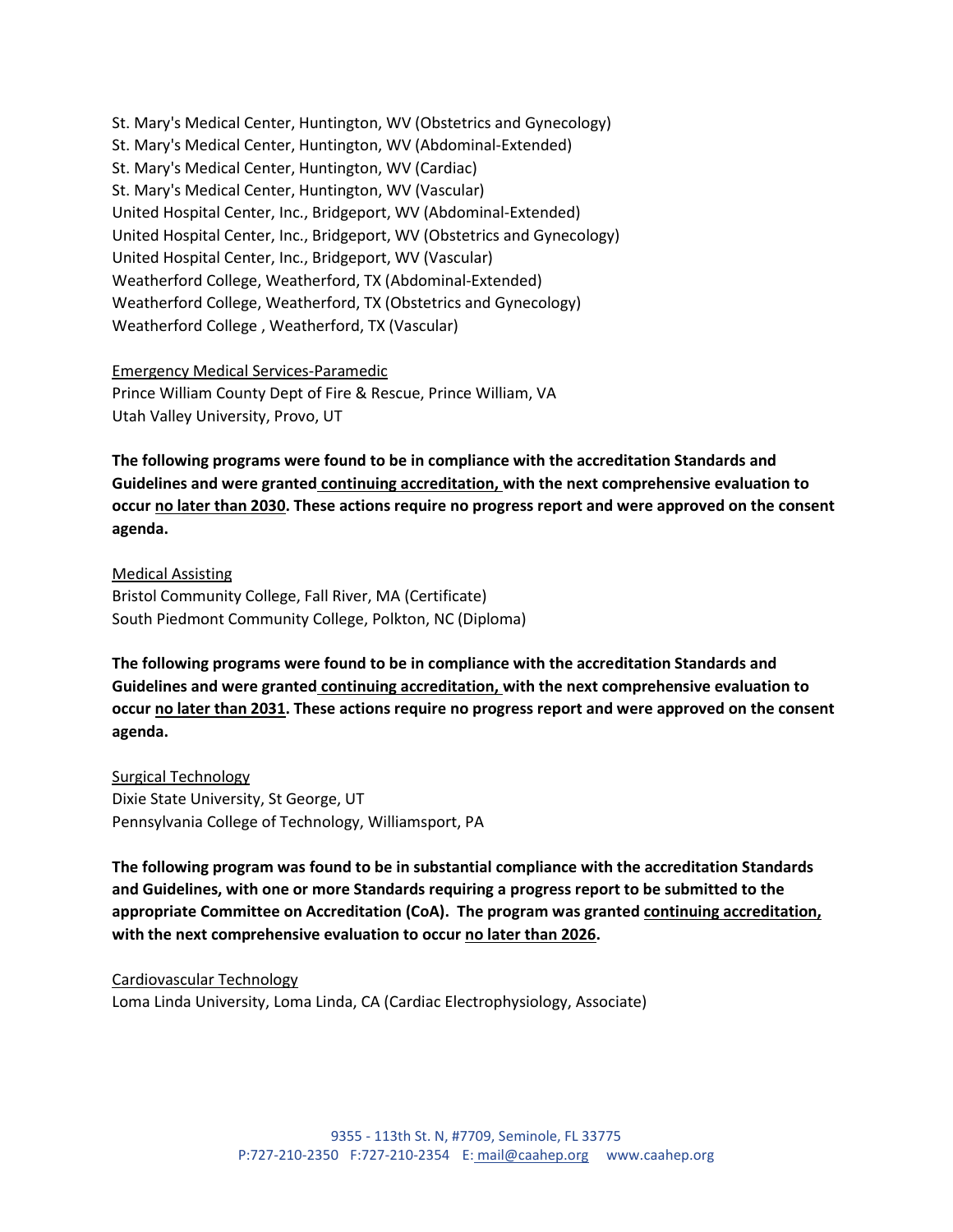**The following programs were found to be in substantial compliance with the accreditation Standards and Guidelines, with one or more Standards requiring a progress report to be submitted to the appropriate Committee on Accreditation (CoA). The programs were granted continuing accreditation, with the next comprehensive evaluation to occur no later than 2030.**

#### Medical Assisting

El Paso Community College, El Paso, TX (Certificate) Hunter Business School, Levittown, NY (Diploma) Ivy Tech Community College-Madison, Madison, IN (Certificate) Nicolet Area Technical College, Rhinelander, WI (Diploma) Polaris Career Center, Middleburg Heights, OH (Certificate)

## **The following programs were found to be in compliance with the accreditation Standards and Guidelines and were granted initial accreditation with the next evaluation to occur no later than 2026. These actions require no progress report and were approved on the consent agenda.**

Anesthesiologist Assistant South University -West Palm Beach, Royal Palm Beach, FL

Diagnostic Medical Sonography

BridgeValley Community and Technical College, Montgomery, WV (Cardiac) Collin College, McKinney, TX (Abdominal-Extended) Collin College, McKinney, TX (Obstetrics and Gynecology) Concordia University, St. Paul, MN (Obstetrics and Gynecology) Concordia University, St. Paul, MN (Abdominal-Extended) Sacramento Ultrasound Institute, Sacramento, CA (Abdominal-Extended) Sacramento Ultrasound Institute, Sacramento, CA (Obstetrics and Gynecology)

Medical Assisting South College Nashville Learning Site, Nashville, TN (Certificate) St. Johns River State College, Orange Park, FL (Certificate)

Specialist Blood Bank Technology/Transfusion Medicine LifeSouth Community Blood Centers, Inc., Gainesville, FL

Surgical Technology Altierus Career College - Norcross, Norcross, GA Ivy Tech Community College - Fort Wayne, Fort Wayne, IN Long Island University, Brooklyn, NY Silicon Valley Surgi-Tech Institute, Milpitas, CA South College - Knoxville, Knoxville, TN Suffolk County Community College, Selden, NY